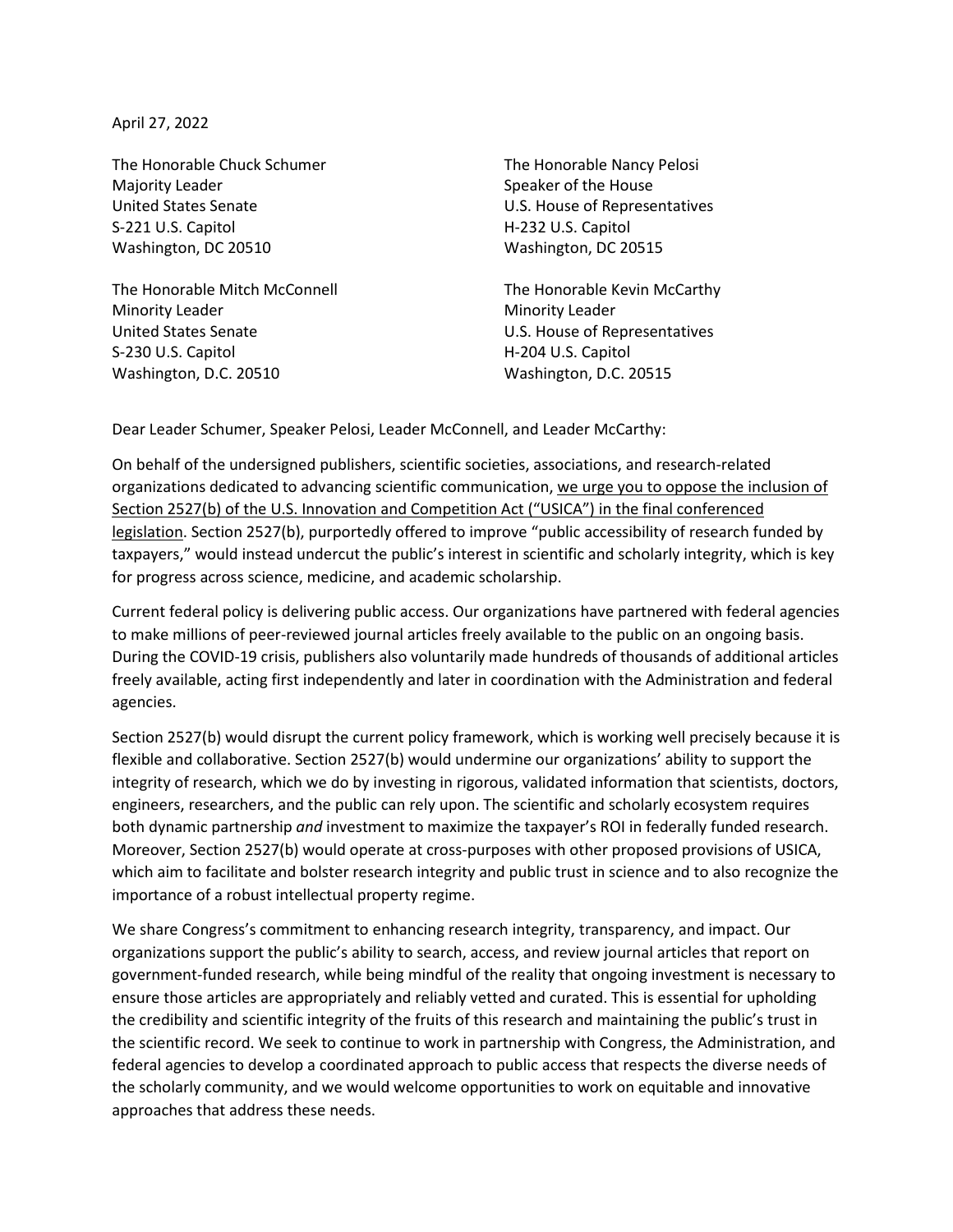We are grateful that the House-passed America COMPETES Act (H.R. 4521) did not include the language in Section 2527(b) of USICA. This language, which was highly controversial when it was last introduced in the 115th Congress, was not considered in committee at any point in this Congress before being added to USICA. In fact, the language has not been addressed by any congressional committee in over six years, and its inclusion in USICA came as a complete surprise to affected stakeholders.

In closing, the language in Section 2527(b) of USICA would fail to achieve, and in fact would frustrate, its stated goal. We urge you to ensure that it is not included in the final bill.

Sincerely,

American Academy of Child and Adolescent Psychiatry (AACAP) American Academy of Ophthalmology American Academy of Periodontology American Association for Cancer Research American Association for Dental, Oral, and Craniofacial Research American Association for Marriage and Family Therapy American Association for Pediatric Ophthalmology and Strabismus (AAPOS) American Association for the Surgery of Trauma American Association of Immunologists American Ceramic Society American Chemical Society American College of Cardiology American College of Medical Genetics and Genomics (ACMG) American College of Physicians American College of Rheumatology American Council on Consumer Interests American Counseling Association American Dental Association American Diabetes Association American Gastroenterological Association American Geriatrics Society American Institute of Aeronautics and Astronautics American Institute of Biological Sciences American Medical Association American Physical Society American Physiological Society American Psychological Association American Society for Public Administration American Society of Agronomy American Society of Andrology American Society of Anesthesiologists (ASA) American Society of Animal Science American Society of Civil Engineers (ASCE) American Society of Hematology American Society of Plant Biologists American Society of Transplant Surgeons American Thoracic Society